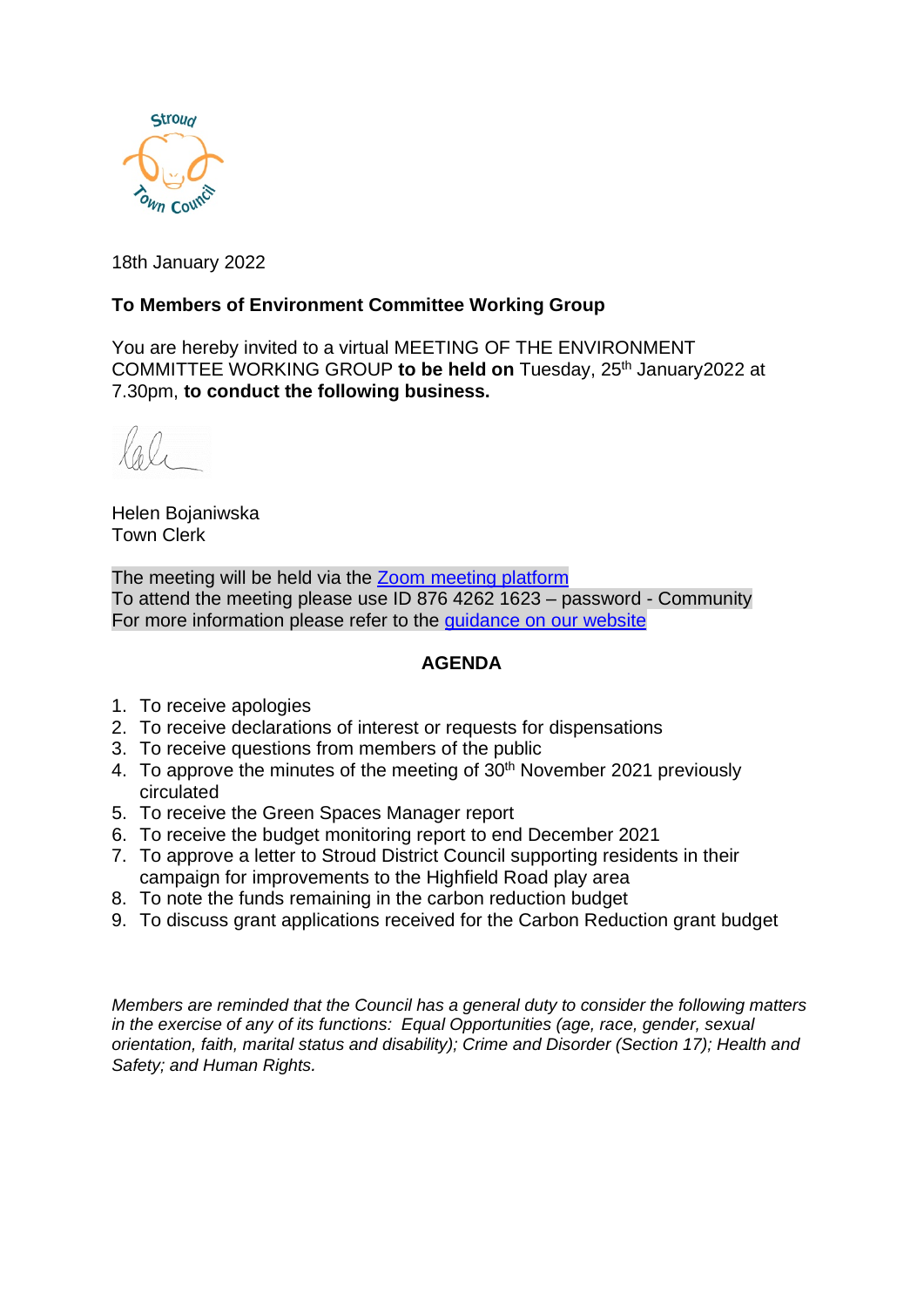## **GSM REPORT JAN 2022**

Covers period 22 Nov – 17 Jan

## **AUTHOR**

Chris Woolner – Green Spaces Manager (GSM)

## **CONSULTEES**

Green Spaces Team (GST)

#### **FOR MEETING**  Environment Committee

## **DATE**

25/01/22

## **RECOMMENDATIONS**

None

## **REPORT**

#### **Summary**

Report writing time seemed to come around very quickly this time! Maybe Christmas explains this. My highlight has been developing the Sub Rooms forecourt project. I'm confident we can do something really good with a real positive impact on the town. I have also enjoyed working with Helen and Kate a bit more than usual. The bulk of my work in this period has been covering hands-on tasks due to sickness and leave or working in the Sub Rooms project. My lowlight was being out of action with Covid for a bit. - Chris



## **Biodiversity**

• Tree and Shrub work has been carried out at the cemetery to give more light to areas of meadow and improve site lines for visitors.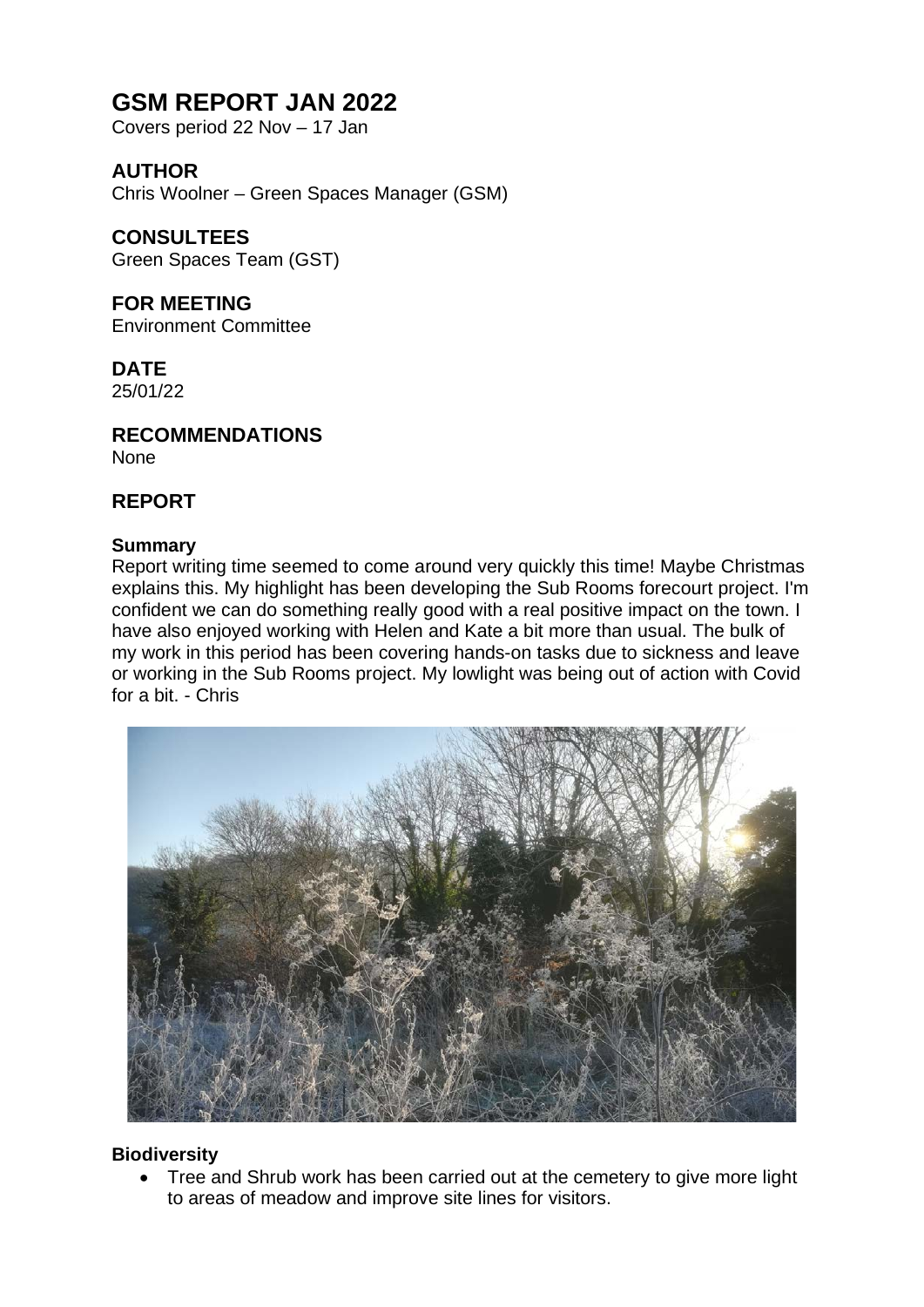- Annual strimming was increased this year in the western end on the new cemetery to increase the area likely to support more wildflowers.
- We experimented putting out bird feeders in some areas to see if they would be used and/or be vandalised. Mixed results.
- We have sown wildflower seed harvested from our sites in various areas elsewhere on our sites.

#### **Maintenance and Buildings**

- I still await the tree survey report.
- We have agreed to change the path level in Bank Gardens adjacent to Bank House in late Jan. This should solve ongoing issues with silt build up. GS team will carry out the work.
- Following the request at the last meeting to install a container at trinity pocket park, I forwarded the notes and actions to the applicants. I have heard nothing back as yet.
- We had a lot of alarm call outs at the depot caused by rats and spiders setting the sensors off. I have asked Stroud alarms to disconnect the PIR sensors as these are additional sensors that are being triggered. Our insurance is unaffected.
- Minchinhampton Rangers have requested installing a sitesafe for extra football equipment at Uplands. I have given the OK for this subject to it being not too big and in a tucked away location.
- We have removed much of the fencing and gates at the entrance to the Long Ground at the Gannicox Road end. They were unsightly.
- We have spent some time clearing out compost bays throughout our sites to implement an improved system of compost and arisings management. Whilst doing it we found this guy/girl who was of course, safely relocated.



#### **Horticulture**

- We have done lots of hedge and shrub pruning throughout our formal sites
- Lots of hedge and shrub pruning at the new cemetery
- Our new local supplier for baskets and planters fell through. We have reverted to our previous supplier for 2022
- I need to do some long-term planning for trees throughout our sites. Especially in Park Gardens, Daisy Bank, Long Ground and the new Sub Rooms Forecourt. We have had a team discussion about some of these things. I am keen to have an in depth discussion with Cllr Green in the next few weeks.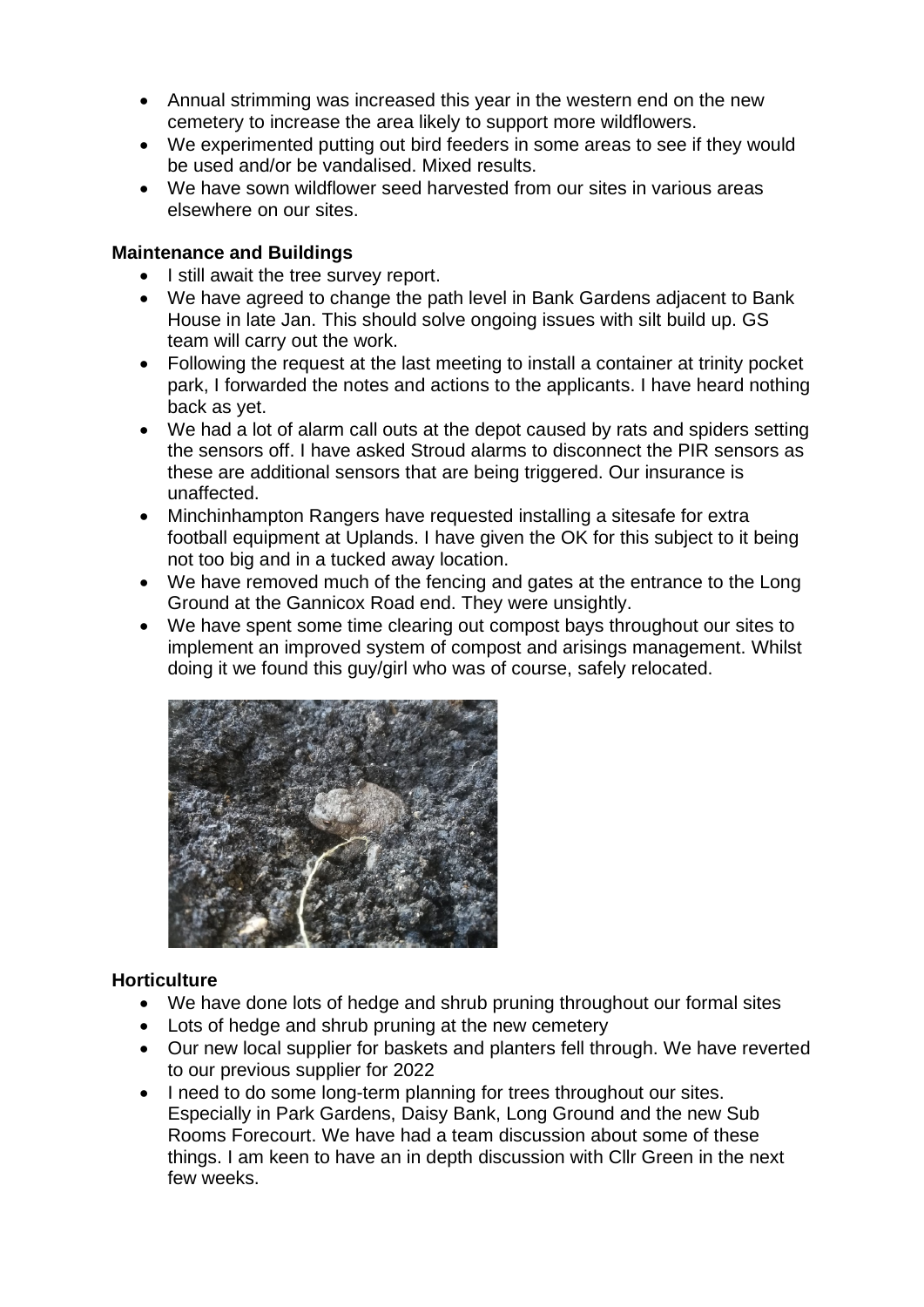## **Training / Team Development**

- Sam continues in his Royal Horticultural Society Level 2 training in Bristol.
- Our new Task Planner system is now in place. Anyone with an STC Office account (all councillors and staff) can view it.
- I have delivered further training sessions on using MS Planner for staff.
- I have asked Rangers to take the lead on some of my project work. Both to give them experience in project management that they are asking for and to up our project development capacity a bit.
- I am attending a Mental Health First Aider training session at the end of this month.
- I will be booking introductory Project Management training for team members (Association of Project Management Fundamentals) for the coming period.
- I would like to do some work to better manage Quality Assurance for Visitors to our sites. This will link to both the Signage and Interpretation project and to introduce a new approach to Visitor H&S management as set out below. There are 2 steps that I am proposing to carry out over the next period. **Feedback** on this approach would be welcome.
	- 1. To audit each site for quality of experience and set agreed levels of quality assurance with my team.
	- 2. To schedule quality assurance checks that integrate with current H&S schedule of checks producing actions that input into our Task Planner

## **Health and Safety**

- I would like to do some work on how we manage health and safety for our visitors. This is just for info at this stage. I will bring a report to the next meeting
	- o Firstly, I will seek approval from Environment committee to formally adopt a strategic approach to managing Visitor Health and safety as set out by the [Visitor Safety Group](https://www.visitorsafety.group/) and to become a member of that group.
	- o Secondly, I will write site specific Visitor Risk Assessments for each of our sites. These don't currently exist.

## **Vehicles and machinery**

- Our current e-bike battery is failing. I can't find anyone willing to fix it and it is out of warranty.
- Machinery and vehicle changes as approved last Env Comm meeting will be delegated to a GS Ranger.

## **Community Engagement**

- Mat ran the last of this run of Habitat Management sessions with volunteers in the cemetery. He has recruited a few new volunteers.
- Mat, Sam and I are planning our recruitment and management of volunteer teams for Spring.
- We are meeting to plan 2022 events and activities next week. We plan to do "fewer, bigger, better" this year. Focussing our efforts to coincide with 2022 Festival of Nature. I am planning to create an Audio Tour of the cemetery with a resident who wrote one for her creative writing MA.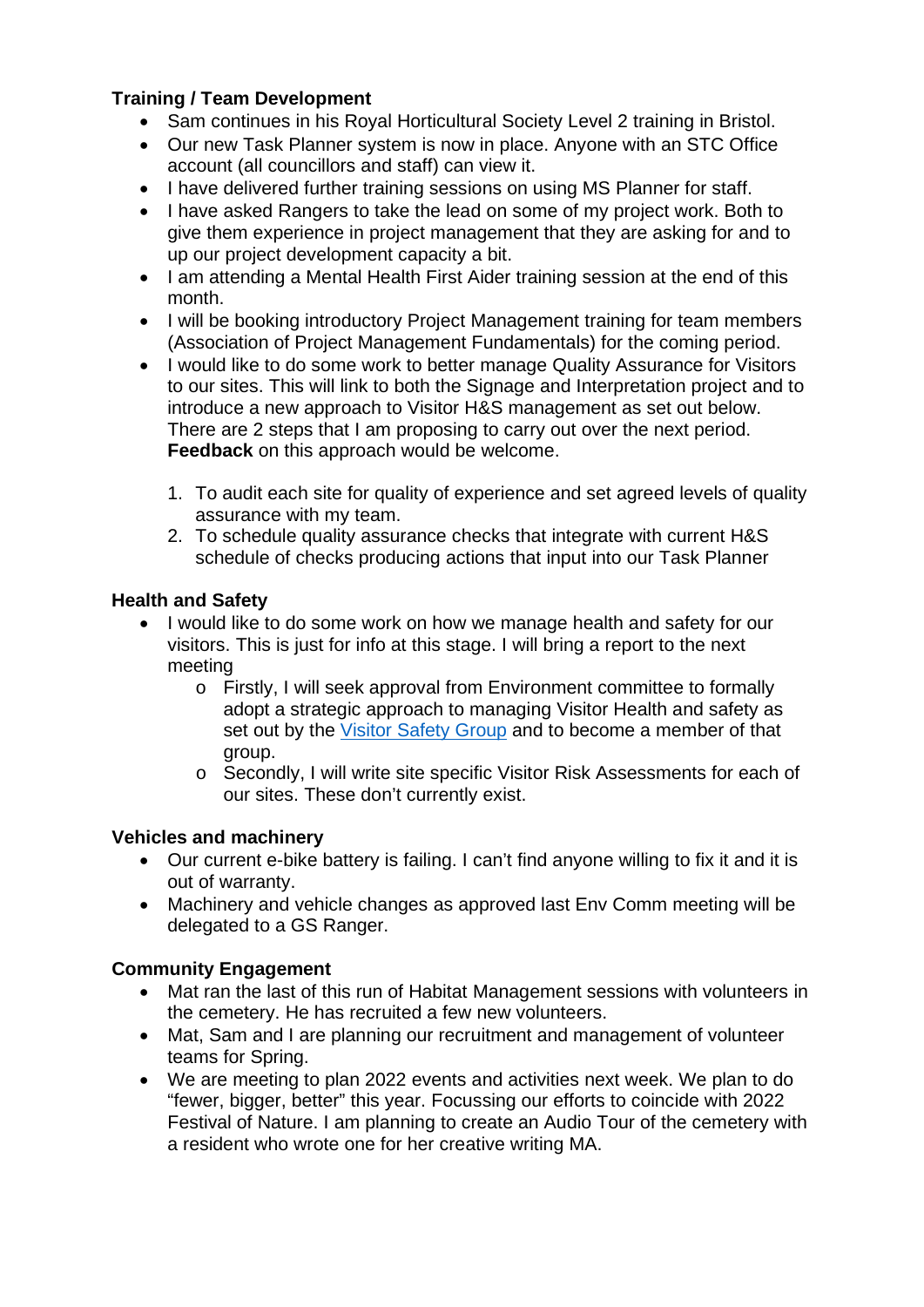### **Media**

• Very little media / comms in this period. Other than the odd Facebook post. Had to prioritise other work.

### **Known vandalism/ antisocial behaviour/damage**

- Lots more graffiti in Park Gardens shelter. Will need a complete repaint once temperature gets a bit higher
- A few bits of furniture fly tipped in Bank Gardens
- Goalposts at Uplands were vandalised. We will help the football club repair them.



• There was also a vandalism incident at the cemetery over the Xmas break where some stonework was damaged on the main gate and the compound gate was also damaged. The stonework will need contractors to repair.

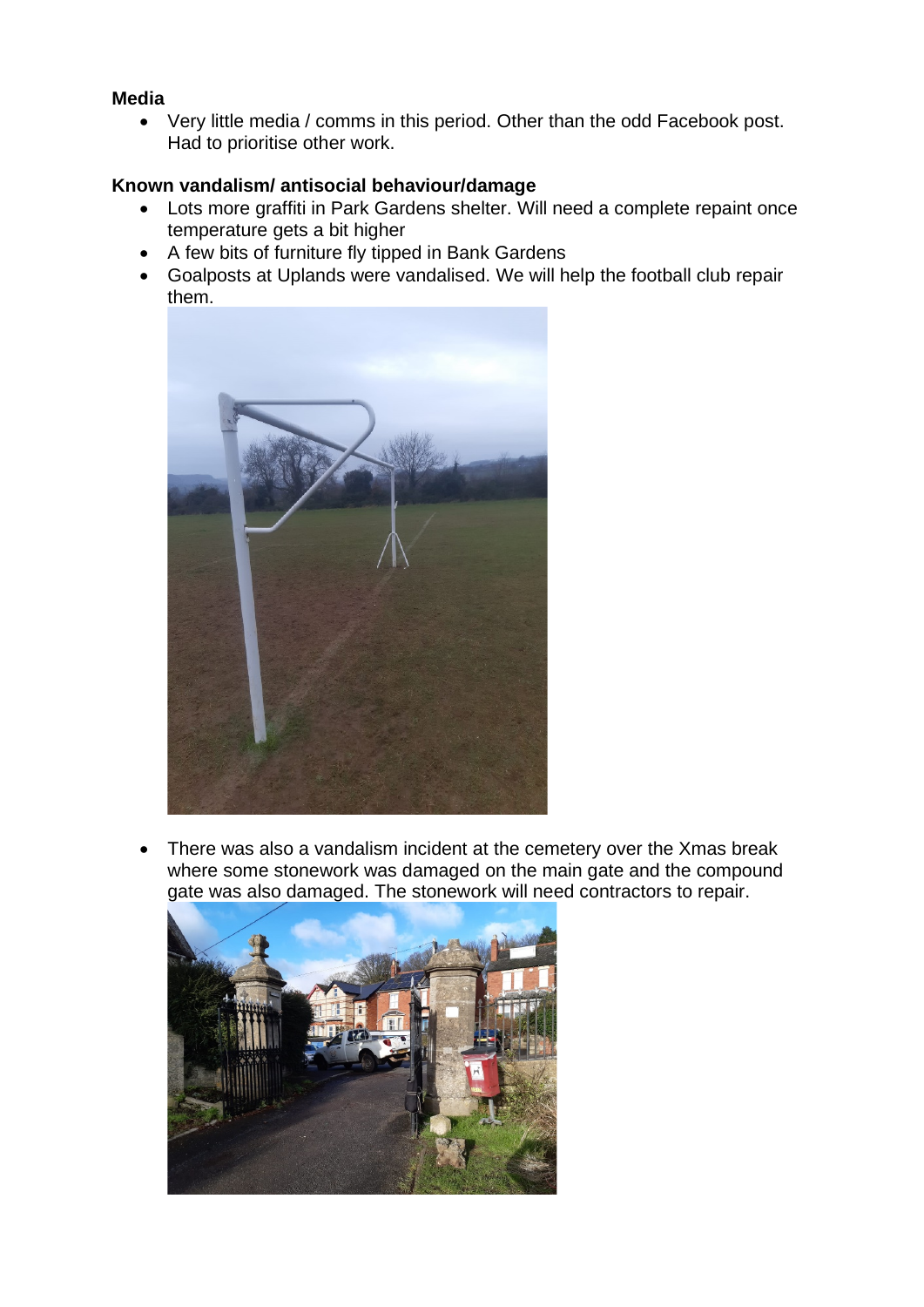• Community Committee have approved funds to replace the SDC CCTV cameras in Bank Gardens and Park Gardens. I support this.

#### **Project Updates**

Note there are quite a lot of projects in the GS pipeline currently. I am mindful to defend adding to the current list but also open to new ideas and to seize new opportunities as they arise.

#### 1. Sub Rooms forecourt

I have done quite a lot of work taking this project forward in this period, which reports to the Regeneration Committee. Progress highlights are as follows.

- John Parker from the Arboricultural Association has agreed to sit on the design team.
- The Project Brief is complete and includes large scale upgrade of the area including large trees, planting, seating and rainwater capture.
- I am waiting for quotes from 2 architects that are both currently engaged with us and SDC. Initial meetings have been very positive.
- Conservation officer at SDC has been engaged and is very positive about the scheme
- Stakeholder engagement is underway including Public consultation planning.
- I expect it to be around a £200k project going into the LUF bid
- Delivery will be in Winter 2022/2023 if funded

#### **I am happy to take any Qs from the Environment Committee**

2. Bank Garden Railings

I have passed this on to Pete to complete before Spring 2022.We have contractors coming for a site visit next week.

#### 3. Leazes Play Area

Contractors booked in for April.

#### 4. Interpretation and Signage project

On hold until Sub Rooms projects gets to Final concept sign off.

#### 5. Daisy Bank climbing frame

SDC have indicated that they would be supportive of an application for funding of £12k from the S106 for provision of play equipment from the Bowbridge Wharf development. I have started the application process with assistance from FODB.

#### 6. Carbon Reduction Plans

I have passed the delivery of the agreed carbon reduction measures from the last Environment Committee meeting on to a GS Ranger to deliver.

#### 7. Nursery / growing our own plants

On hold – There was a funding opportunity that came up from Severn Trent Community Fund. We were ineligible due to the size of our income. However, it did prompt lots of conversation in the team as to what we could do in future. Likely to pick this up in Autumn 2022

8. Bog Ponds at Long Ground

On hold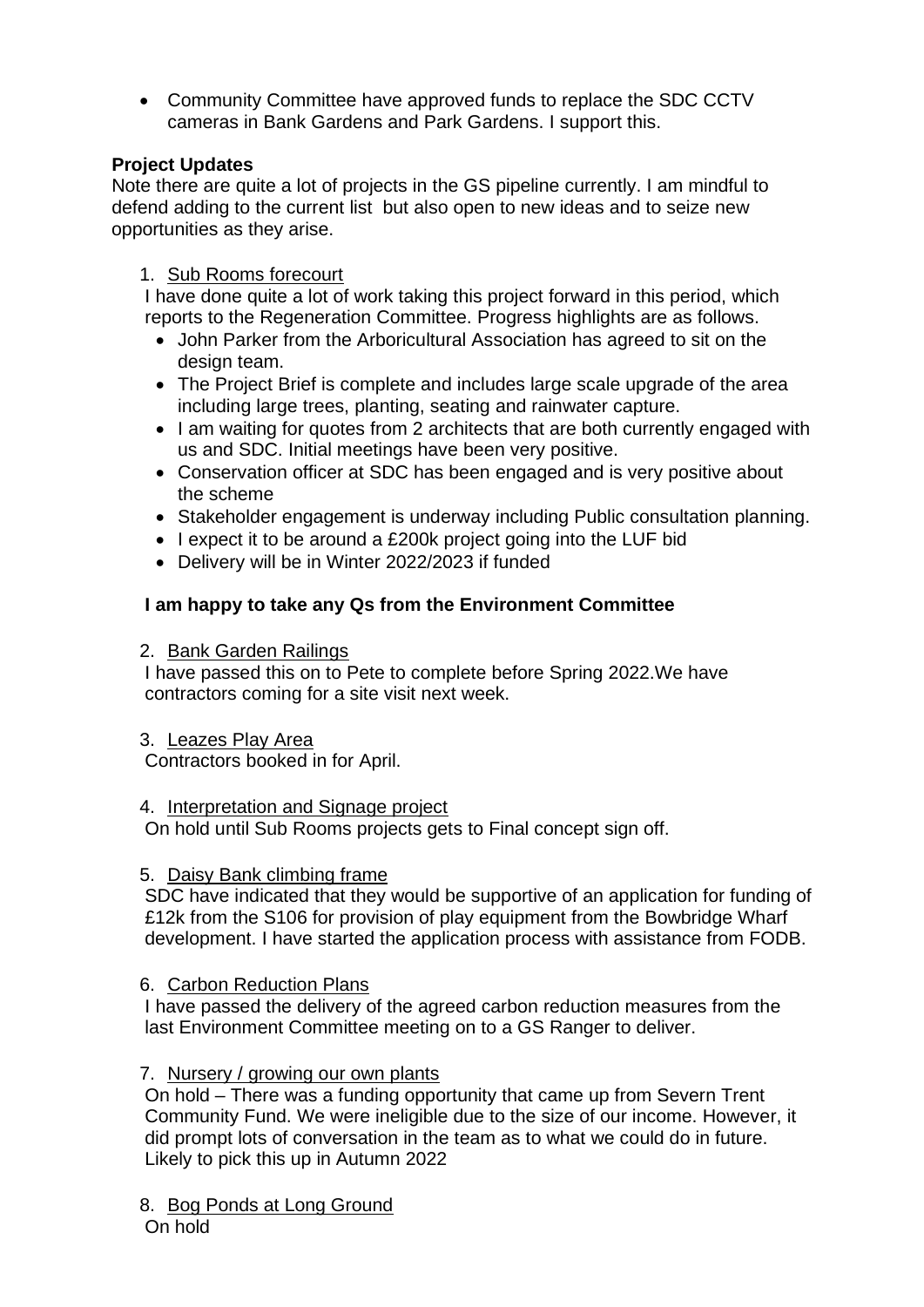#### 9. Accessibility Audit

On hold

#### 10. Drinking water @ Daisy Bank

I will talk to FODB to see how much of their funds they want to put into the climbing frame and if there will be any left for this. I will do some costing in this period.

#### 11.Fennels View

Community consultation started. Need to take a design back to the community in the next period.

1. French Drains at New Cemetery On hold while Defra consultation on new cemetery regs takes place

12. Project Management Framework On hold.

13. Green Flag Application - Old Cemetery and Daisy Bank Not started. Will probably start Summer 2022

14.Old Cemetery Management Plan Review On hold.

#### **New Projects**

None for this period.

## **LEGAL IMPLICATIONS**

none

## **FINANCIAL AND STAFFING IMPLICATIONS**

See training / team development section

#### **EQUALITY IMPLICATIONS** None

**CO2 IMPLICATIONS** See project updates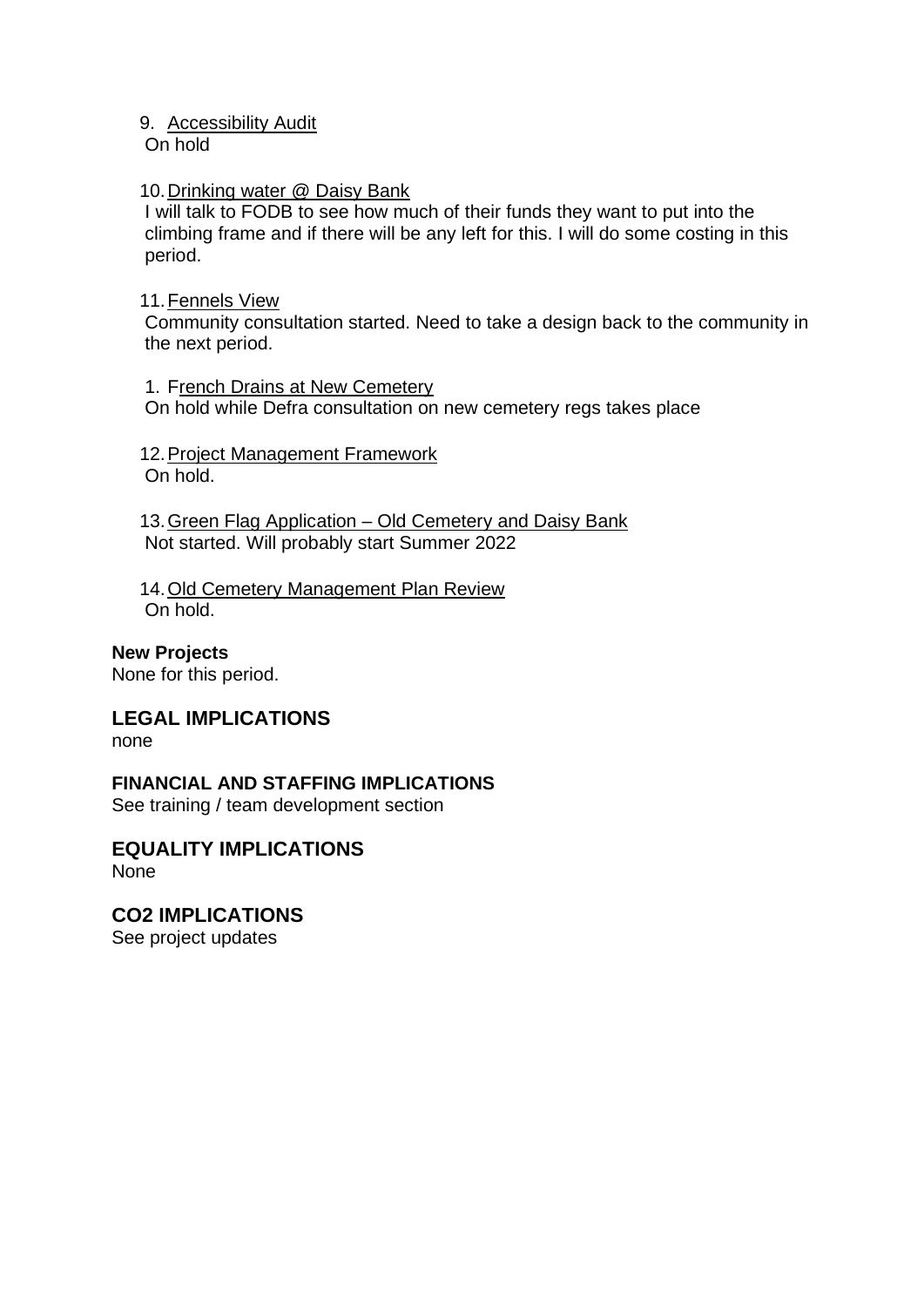# **ITEM 6 ENVIRONMENT COMMITTEE**

**Expenditure to end December 2021**

| <b>ENVIRONMENT COMMITTEE</b><br>Staff costs | <b>Budget</b><br>129,349 | <b>Spent</b><br>89,374 | <b>Committed</b> | <b>Balance</b>        |
|---------------------------------------------|--------------------------|------------------------|------------------|-----------------------|
| Training                                    | 2,000                    | 2,340                  | 325              | 39,975<br>665         |
| Travel/expenses                             | 200                      |                        |                  | 200                   |
| Rates                                       | 9,149                    | 9,611                  |                  | 462                   |
| Rent (Depot)                                | 10,000                   | 10,000                 |                  |                       |
| Health safety security                      | 3,000                    | 1,914                  | 77               | 1,009                 |
| <b>Utilities</b>                            | 2,000                    | 1,429                  |                  | 571                   |
| Tel/post/communications                     | 2,000                    | 930                    |                  | 1,070                 |
| Insurance/Computer/Consultancy              | 2,000                    | 2,138                  |                  | 138                   |
| <b>Site materials</b>                       | 7,500                    | 3,152                  | 25               | 4,323                 |
| Refurbishment                               |                          | 99                     |                  | 99<br>$\overline{a}$  |
| Small tools and equipment                   | 2,750                    | 680                    | 26               | 2,044                 |
| <b>Equipment hire</b>                       | 1,500                    | 224                    |                  | 1,276                 |
| Equipment maintenance                       | 1,000                    | 928                    | 18               | 54                    |
| Fuel and oil                                | 1,400                    | 1,224                  |                  | 176                   |
| Vehicle lease                               | 300                      | 50                     |                  | 250                   |
| Vehicle maint./MOT/Tax                      | 3,500                    | 1,898                  | 96               | 1,506                 |
| Planting                                    | 10,000                   | 12,967                 | 208              | 3,175                 |
| Consumables                                 | 600                      | 523                    | 669              | 592<br>$\overline{a}$ |
| Legal expenses                              |                          | 1,141                  | 465              | 1,606                 |
| Consumables - G/Maint                       |                          |                        |                  |                       |
| Contracted grass maintenance                | 14,350                   | 11,100                 | 589              | 2,661                 |
| Contracted infrastructure                   | 10,000                   | 2,273                  | 13               | 7,714                 |
| Contracted grave digging                    | 12,000                   | 6,030                  |                  | 5,970                 |
| Contracted waste management                 | 8,000                    | 8,272                  | 202              | 474                   |
| Contracted play equip works                 | 25,000                   | 1,096                  |                  | 23,904                |
| Contracted tree reports&works               | 3,000                    | 633                    | 583              | 1,785                 |
| <b>Environment projects</b>                 | 35,000                   | 155                    |                  | 34,845                |
| <b>Stroud Valleys Project</b>               | 1,000                    |                        | 250              | 750                   |
| Community engagement                        | 1,800                    | 646                    | 250              | 904                   |
| Climate change grants                       | 10,000                   | 2,570                  |                  | 7,430                 |
| Loan repayments                             | 15,484                   | 7,743                  |                  | 7,741                 |
| <b>Carbon Auditing</b>                      |                          |                        |                  |                       |
| Graffiti removal / vandalism                | 500                      |                        |                  | 500                   |
| Contingencies/liabilities                   | 4,000                    |                        |                  | 4,000                 |
| <b>TOTAL</b>                                | 328,382                  | 181,139                | 3,796            | 143,447               |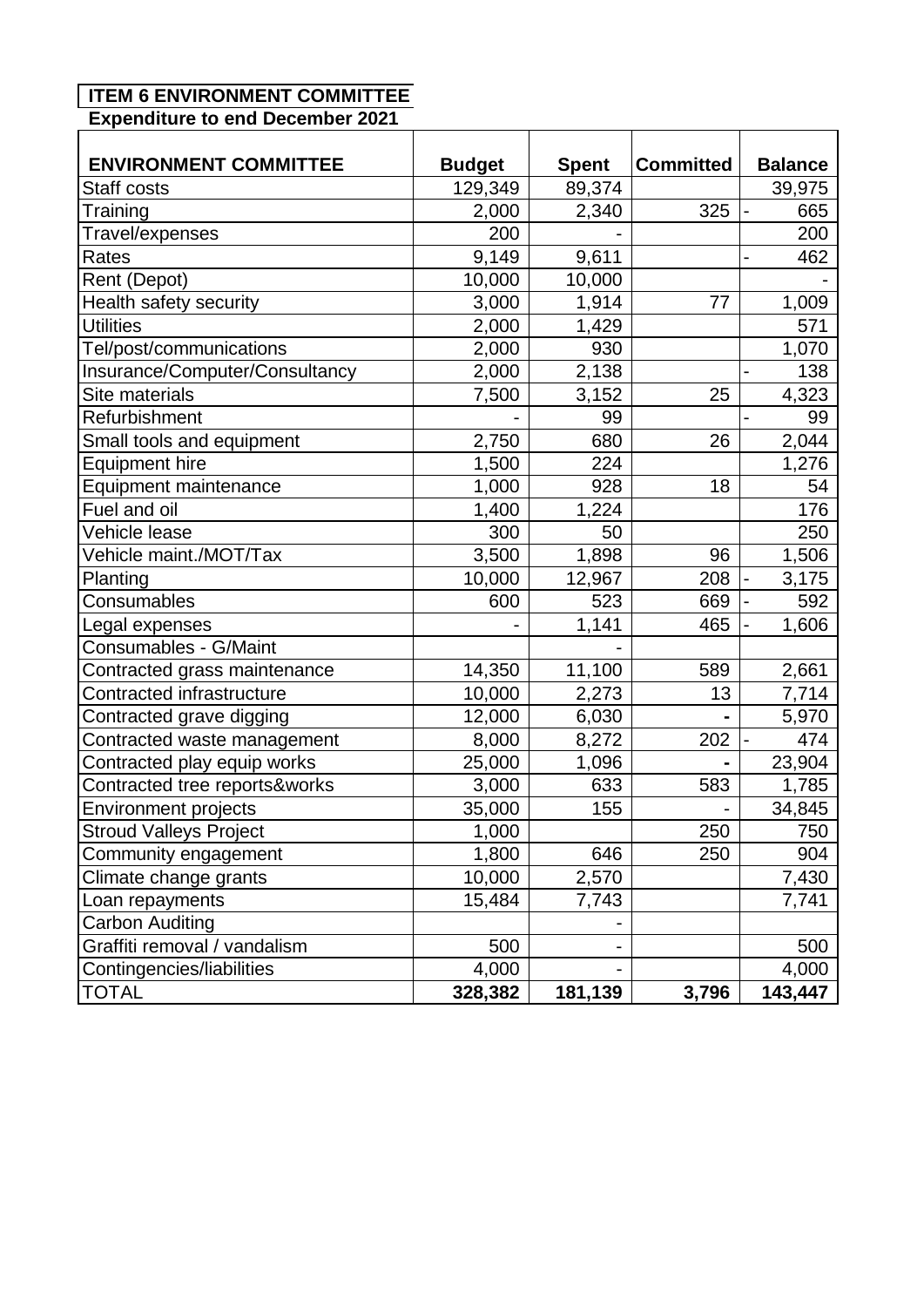DATE



### Highfield Road Park

Dear Councillor Schoemaker,

We have been alerted to the campaign by local residents to lobby for updated play facilities at the area in the centre of Highfield Road. The Environment Committee have considered the campaign and would like to support the residents in their endeavours to get the space updated to a suitable specification.

The committee would like to request that the District Council prioritise this space in their refreshment and refurbishment plan for the coming financial year.

The area at Highfield Road has become neglected and is in poor condition. As a result the community report that it is under-utilised by the younger children who need play options close to their homes and tends to attract older children, with the potential risk of noise and vandalism. While we recognise that the site represents numerous challenges it is also imperative that the District Council invests time and resources to work with the local community to ensure the space reaches its maximum potential.

It is felt by community members that some moderate investment could make this a much more attractive and useful area for the use of the whole community.

We support the residents in their request for improvements to be made to the play area itself, and we would like the space as a whole to be made into an attractive and useful community area, whether through planting or some other means.

Yours sincerely,

Helen Bojaniwska Town Clerk

On behalf of Members of Stroud Town Council Environment Committee Rob Green – Chair Mark Graham – Deputy Chair Liz Child Susan Fenton Steven Nauman Naomi Seffar Megan Sheer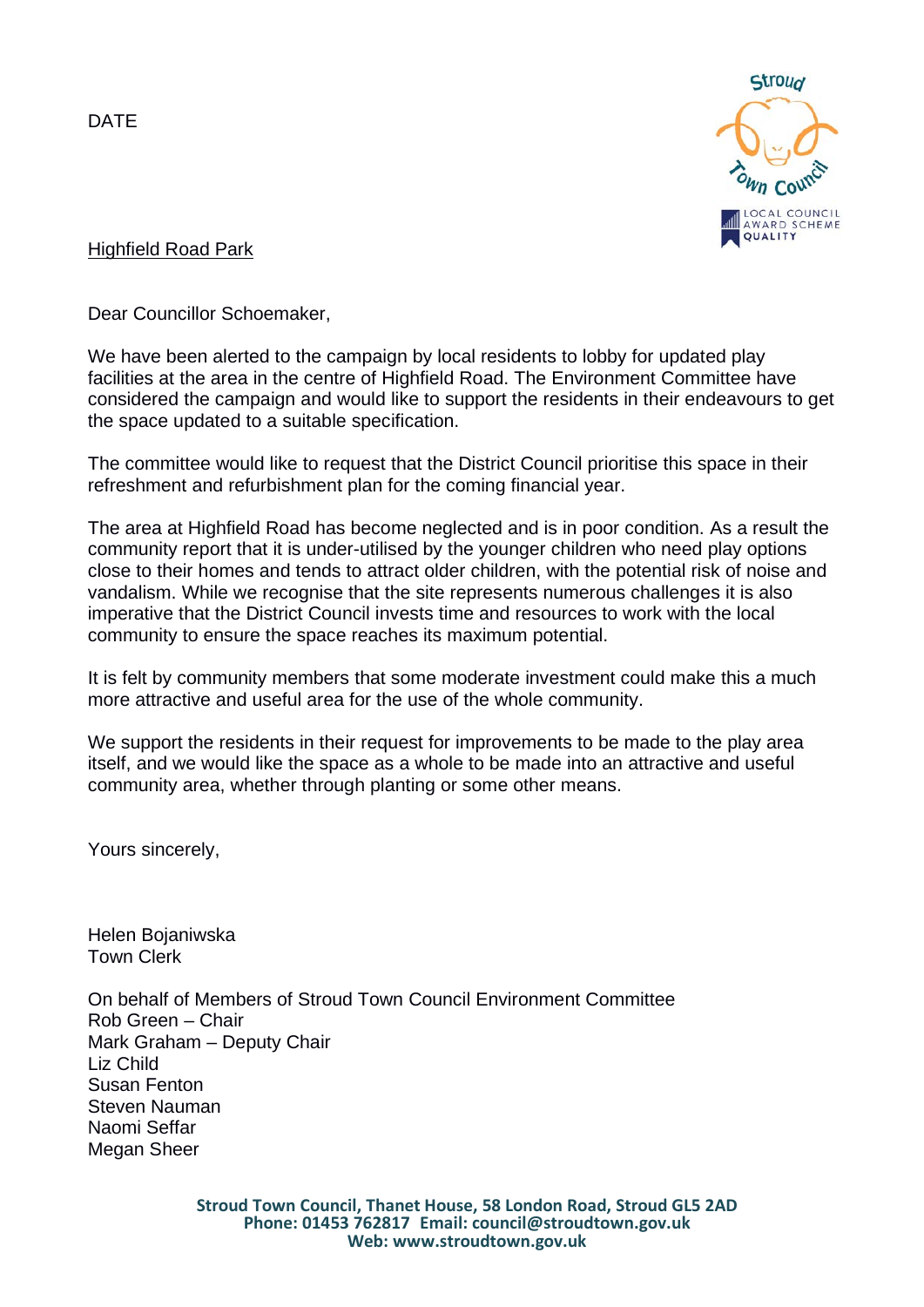#### **Item 8**

| <b>Month</b> | <b>Date</b>          | <b>Reference</b>       | <b>Organisation</b>      | <b>Transaction Detail</b>         | <b>Debit</b> |
|--------------|----------------------|------------------------|--------------------------|-----------------------------------|--------------|
|              | 1 01/04/2021 GRSTCAN |                        | <b>Transition Stroud</b> | Grant for STCAN website           | £1,305.00    |
|              |                      | 4 19/07/2021 NSWRTHCAN | Nailsworth CAN           | <b>Retrofit Fair at Sub Rooms</b> | £385.00      |
|              | 9 17/12/2021 SLADBNK |                        | Sladebank Woods CIC      | <b>Battery Chainsaws</b>          | £880.00      |
|              |                      |                        |                          | <b>TOTAL</b>                      | £2,570.00    |
|              |                      |                        |                          | <b>FUND BALANCE</b>               | £7,430.00    |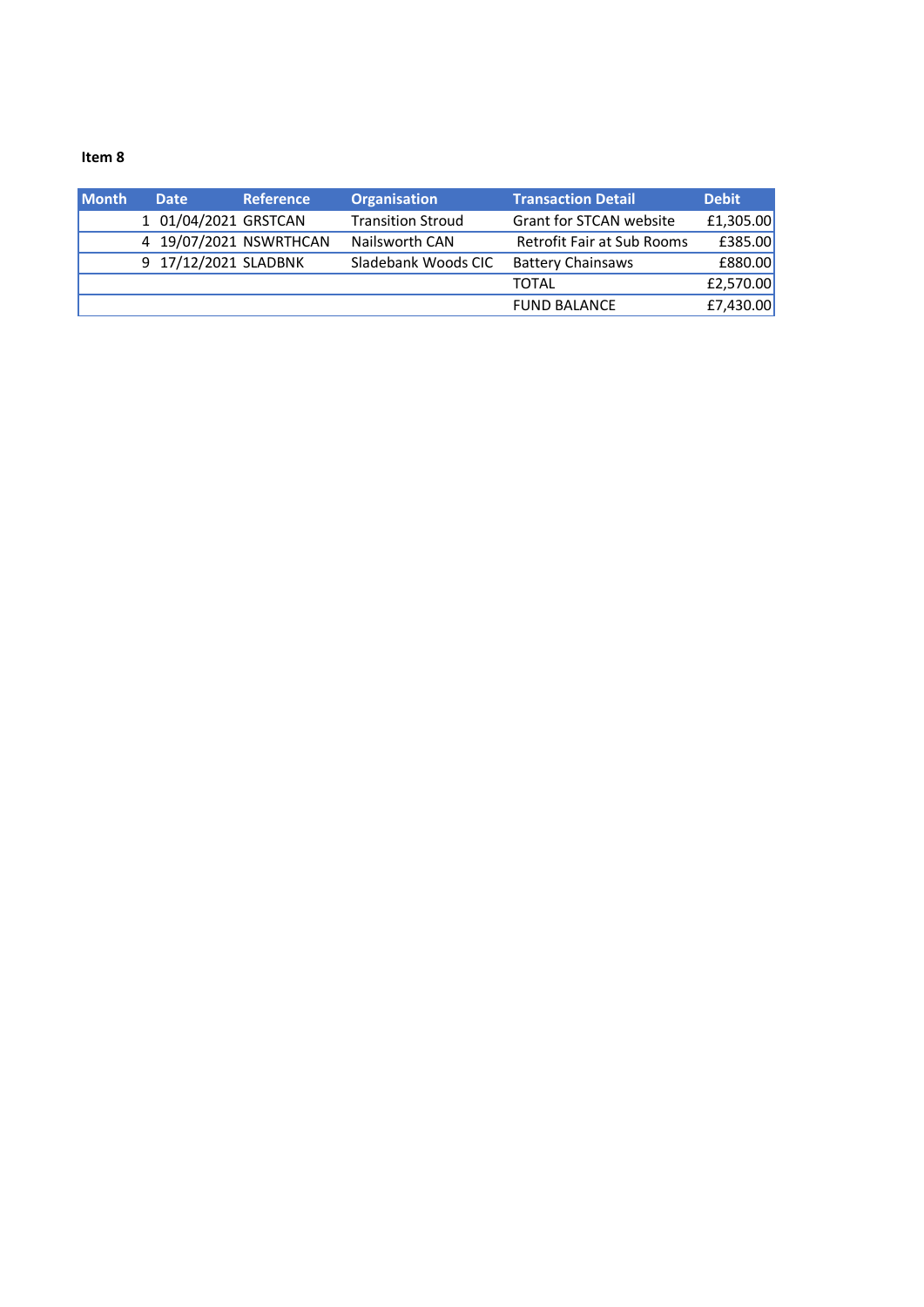# **Stroud Town Council – Grant Application Form**

**This page is required for all applications, and will be shared publicly on the council's website and in paper form.** 

| Name of organisation                                                                                                                     | <b>Transition Stroud</b>                                                                                                                                                                                                                                                                                                                                                                                                                                                                                                                                                                                                                |                    |                                    |
|------------------------------------------------------------------------------------------------------------------------------------------|-----------------------------------------------------------------------------------------------------------------------------------------------------------------------------------------------------------------------------------------------------------------------------------------------------------------------------------------------------------------------------------------------------------------------------------------------------------------------------------------------------------------------------------------------------------------------------------------------------------------------------------------|--------------------|------------------------------------|
| <b>Main purpose/activities</b><br>of your organisation                                                                                   | Encouraging and enabling community action for a<br>sustainable future, including to reduce carbon emissions                                                                                                                                                                                                                                                                                                                                                                                                                                                                                                                             |                    |                                    |
| How is your organisation<br>constituted?                                                                                                 | $\Box$ Registered Charity<br>$\Box$ Charitable Incorporated Organisation<br>□ Community/Voluntary Group<br>⊠ Not-for-profit limited company<br>□ Community Interest Company<br>$\Box$ Other (please explain)                                                                                                                                                                                                                                                                                                                                                                                                                            |                    |                                    |
| <b>Grant fund applied to</b>                                                                                                             | $\Box$ Small Grant<br>$\Box$ Community Support fund<br>□ Arts and Culture fund<br>⊠ Carbon Reduction fund                                                                                                                                                                                                                                                                                                                                                                                                                                                                                                                               |                    |                                    |
| <b>Overall purpose of grant</b>                                                                                                          | To enable the installation of rooftop solar PV on non-<br>domestic properties across Stroud Town and neighbouring<br>parishes.<br>The project is a collaboration between Transition Stroud<br>and the not-for-profit social enterprise the Big Solar Co-op<br>$(BSC)$ .<br>The grant will contribute to the costs of employing a part-<br>time Project Coordinator, dedicated to a 'Stroud Valleys<br>node' of the BSC programme (2 days per week for one<br>year).<br>BSC are prepared to part-fund the post for one year to<br>enable the local project to really make progress, and this<br>grant is to contribute to match-funding. |                    |                                    |
|                                                                                                                                          | The Project Coordinator will be employed and managed<br>by the BSC. The project will be overseen by a Local<br>Advisory Panel, with opportunity for membership from<br>local funding bodies as well as from Transition Stroud.                                                                                                                                                                                                                                                                                                                                                                                                          |                    |                                    |
| <b>Amount applied for</b>                                                                                                                | £3000                                                                                                                                                                                                                                                                                                                                                                                                                                                                                                                                                                                                                                   |                    |                                    |
| How do you intend to spend<br>the grant if successful?<br>(e.g. equipment, materials, staff<br>expenses, training, room hire<br>$etc.$ ) | <b>Purpose</b>                                                                                                                                                                                                                                                                                                                                                                                                                                                                                                                                                                                                                          | <b>Total spend</b> | <b>Spend</b><br>from this<br>grant |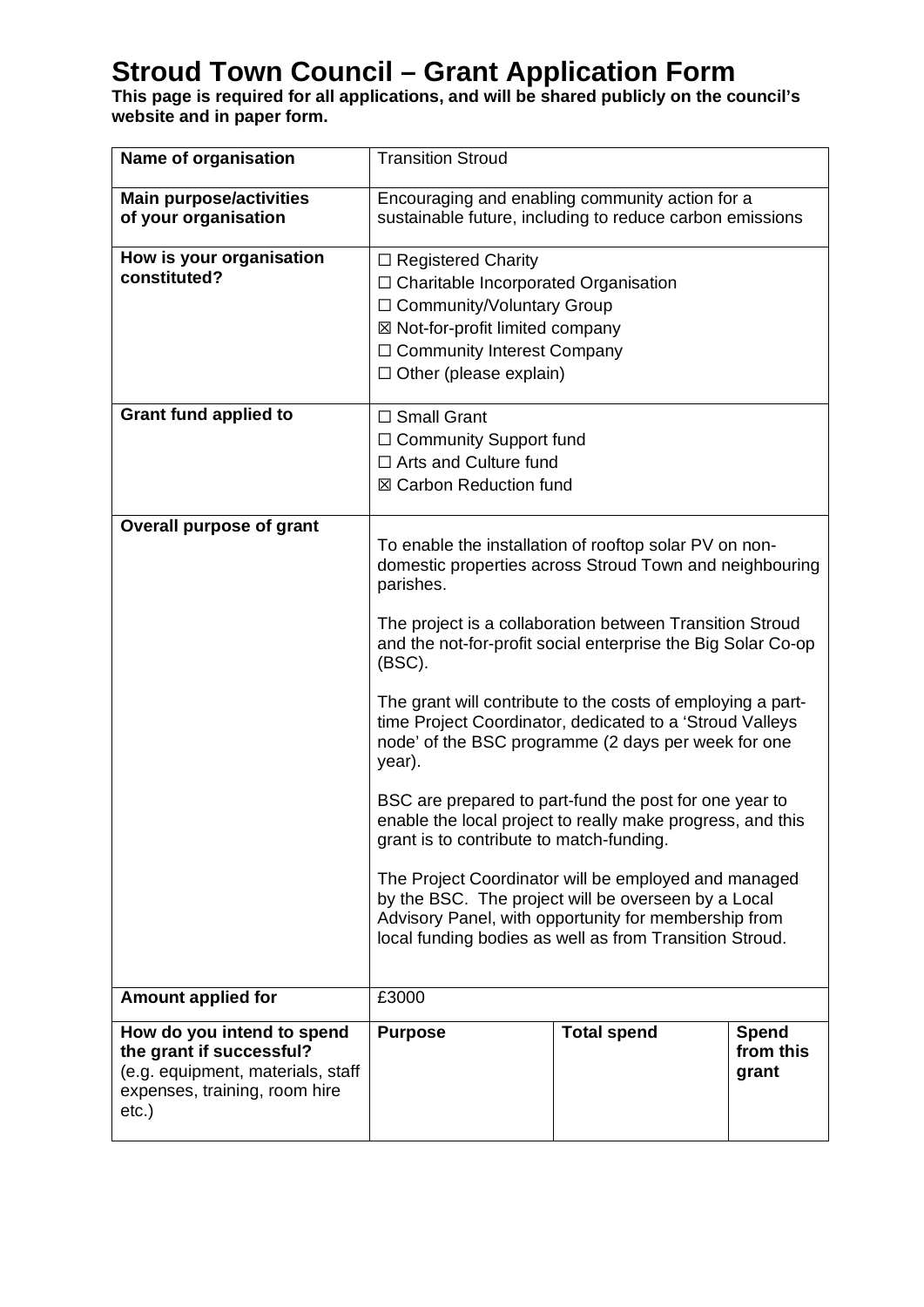## **Stroud Town Council – Grant Application Form**

#### **This page is required for all applications, and will be shared publicly on the council's website and in paper form.**

|                                                                                            | The grant will<br>contribute to the costs<br>of employing a part-<br>time Project<br>Coordinator,<br>promoting the project<br>and convening the<br>local advisory panel                                                                                                                                                                                                                                                                                                                                                                                                                                                                                                                                                                                                                                                                                                                                                                                                                                                                                                                                                                                                                     | £15000                                               | £3000                     |  |
|--------------------------------------------------------------------------------------------|---------------------------------------------------------------------------------------------------------------------------------------------------------------------------------------------------------------------------------------------------------------------------------------------------------------------------------------------------------------------------------------------------------------------------------------------------------------------------------------------------------------------------------------------------------------------------------------------------------------------------------------------------------------------------------------------------------------------------------------------------------------------------------------------------------------------------------------------------------------------------------------------------------------------------------------------------------------------------------------------------------------------------------------------------------------------------------------------------------------------------------------------------------------------------------------------|------------------------------------------------------|---------------------------|--|
| How will the balance be<br>funded?                                                         | the balance to be met by BSC (£7000) and other<br>Parish/Town Councils and Stroud District Council.                                                                                                                                                                                                                                                                                                                                                                                                                                                                                                                                                                                                                                                                                                                                                                                                                                                                                                                                                                                                                                                                                         |                                                      |                           |  |
| <b>Give details of other</b><br>applications for funding for                               | <b>Source</b>                                                                                                                                                                                                                                                                                                                                                                                                                                                                                                                                                                                                                                                                                                                                                                                                                                                                                                                                                                                                                                                                                                                                                                               | <b>Amount applied for</b>                            | <b>Amount</b><br>awarded* |  |
| this project.<br>*If you have not yet received a                                           | <b>Big Solar Coop</b>                                                                                                                                                                                                                                                                                                                                                                                                                                                                                                                                                                                                                                                                                                                                                                                                                                                                                                                                                                                                                                                                                                                                                                       | £7000                                                | £7000                     |  |
| decision on other applications,<br>please give the date when the<br>decision is expected   | Stonehouse Town<br>Council                                                                                                                                                                                                                                                                                                                                                                                                                                                                                                                                                                                                                                                                                                                                                                                                                                                                                                                                                                                                                                                                                                                                                                  | £2000 (end Jan<br>2022)                              |                           |  |
|                                                                                            | <b>Cainscross Town</b><br>Council                                                                                                                                                                                                                                                                                                                                                                                                                                                                                                                                                                                                                                                                                                                                                                                                                                                                                                                                                                                                                                                                                                                                                           | £1000 (end Jan<br>2022)                              |                           |  |
|                                                                                            | Rodborough Parish<br>Council                                                                                                                                                                                                                                                                                                                                                                                                                                                                                                                                                                                                                                                                                                                                                                                                                                                                                                                                                                                                                                                                                                                                                                | £800 (Jan 2022)                                      |                           |  |
|                                                                                            | <b>Stroud District</b><br>Council                                                                                                                                                                                                                                                                                                                                                                                                                                                                                                                                                                                                                                                                                                                                                                                                                                                                                                                                                                                                                                                                                                                                                           | Under discussion -<br>depends on balance<br>required |                           |  |
| If the grant is for an event when will it take place?                                      |                                                                                                                                                                                                                                                                                                                                                                                                                                                                                                                                                                                                                                                                                                                                                                                                                                                                                                                                                                                                                                                                                                                                                                                             | $-NA-$                                               |                           |  |
| How will your project meet<br>the criteria for this grant<br>fund?<br>(See guidance notes) | Carbon Savings: The installation of PV panels means<br>that buildings reduce their consumption of electricity from<br>the grid, which comes from a mix of sources including the<br>burning of fossil fuels. As an example a non-domestic<br>rooftop PV install of 30kWp would typically save 12 tonnes<br>of carbon per year.<br><b>Innovation:</b> Since the end of Government subsidy (the<br>Feed in Tariff), it's been much harder for local energy<br>cooperatives to develop rooftop PV projects. Business<br>case viability now depends primarily on the income from<br>selling PV electricity to the site. This means finding willing<br>sites with relatively high on-site electricity use. The Big<br>Solar Coop has been set up to re-invigorate community<br>rooftop PV projects through working with local<br>communities and volunteers, and achieving benefits of<br>scale. BSC is developing a 'node' based approach, which<br>involves working collaboratively with local community<br>groups in specific geographic areas. A first node has<br>been established in Birmingham, and a 'Stroud Valleys<br>node' would be only the third one to be established in the<br>UK. |                                                      |                           |  |